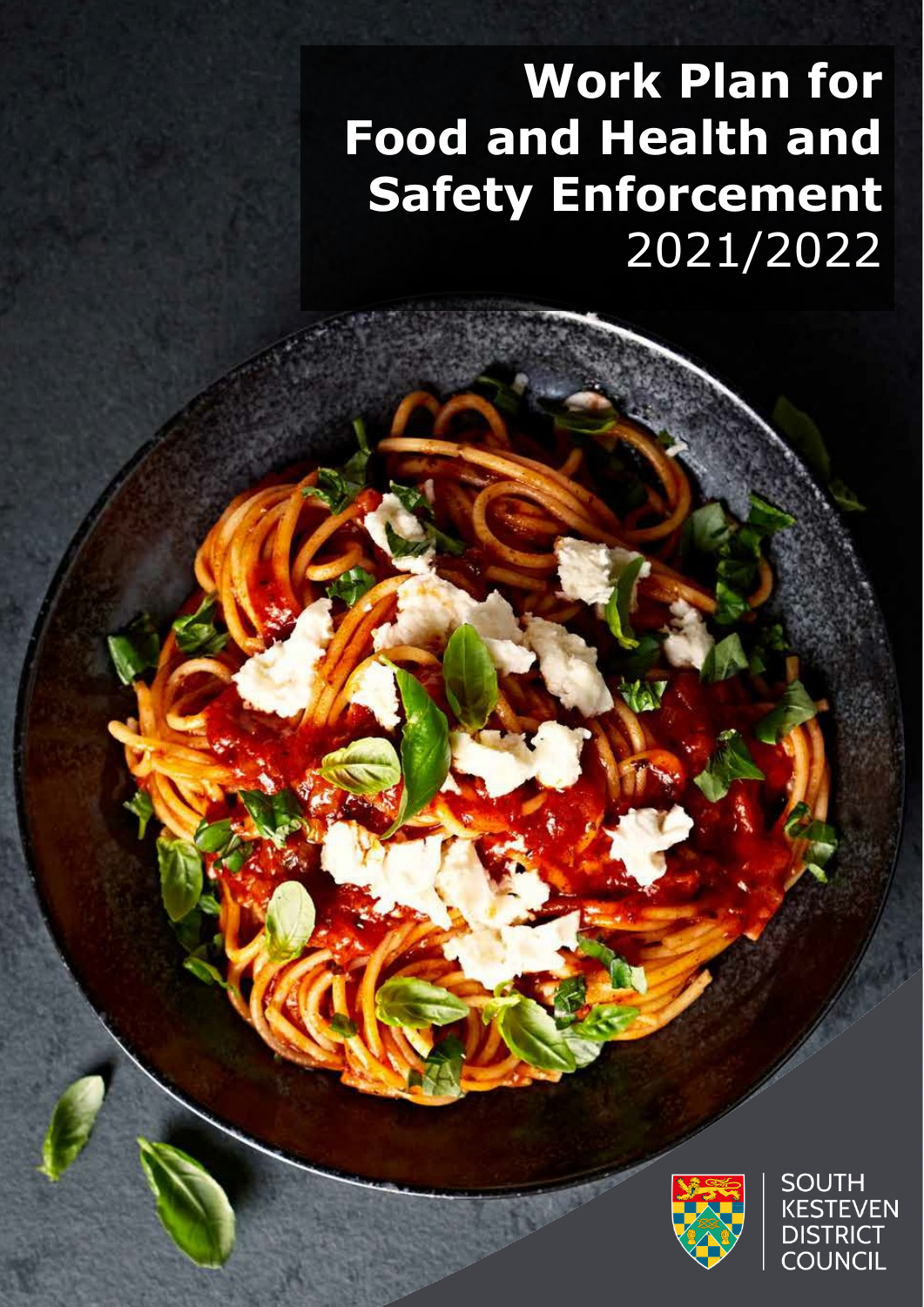# Contents

| 1 <sub>1</sub> |                                                            |  |
|----------------|------------------------------------------------------------|--|
| 1.1            |                                                            |  |
| 1.2            |                                                            |  |
| 2.             |                                                            |  |
| 2.1            |                                                            |  |
| 2.2            |                                                            |  |
| 2.3            |                                                            |  |
| 2.4            |                                                            |  |
| 2.5            |                                                            |  |
| 2.6            |                                                            |  |
| 3.             |                                                            |  |
| 3.1            |                                                            |  |
| 3.2            |                                                            |  |
| 3.3            |                                                            |  |
| 3.4            |                                                            |  |
| 3.5            |                                                            |  |
| 4.             |                                                            |  |
| 4.1            |                                                            |  |
| 4.2            |                                                            |  |
| 5.             |                                                            |  |
| 5.1            |                                                            |  |
| 5.2            |                                                            |  |
| 5.3            |                                                            |  |
| 5.4            |                                                            |  |
| Appendix 1     | Programmed food safety intervention work for 2021/2022  17 |  |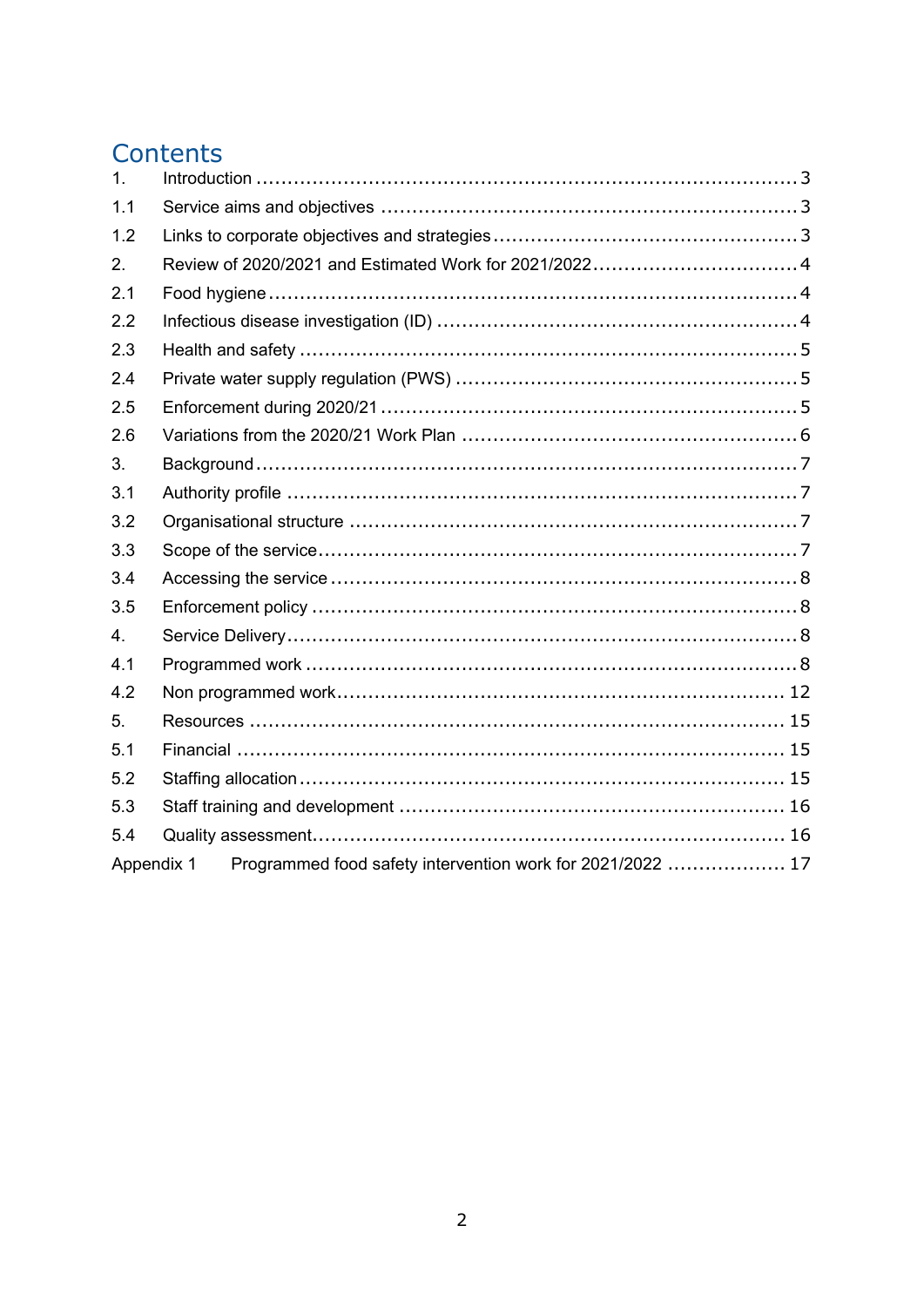# <span id="page-2-0"></span>**1. Introduction**

The purpose of the work plan is to set out how the Council delivers official controls and fulfils its duties under food safety, health and safety, public health and drinking water legislation. It is based on the elements required by the Food Standards Agency (FSA) Framework Agreement but covers all areas work undertaken by the Environmental Health, Commercial Team.

# <span id="page-2-1"></span>**1.1 Service aims and objectives**

The food and health and safety functions make an important contribution towards making the district a healthy place to live, work and visit.

The work of the service:

- Supports the economy and business growth in South Kesteven
- Protects and enhances the local environment
- Ensures the effective control of risks to the safety, health and wellbeing of our residents
- Ensures a proportionate, risk-based, targeted approach to enforcement while supporting businesses

# <span id="page-2-2"></span>**1.2 Links to corporate objectives and strategies**

The Council has recently agreed a new Corporate Plan for 2020-2023 setting out its vision and priorities.

Five priorities are highlighted in the Corporate Plan, based on an analysis of the current performance of SKDC both as a district and as a council, and emerging opportunities and challenges:

- Growth and the Economy
- Housing that meets the needs of all residents
- Healthy and Strong communities
- A Clean and Sustainable Environment
- A High Performing Council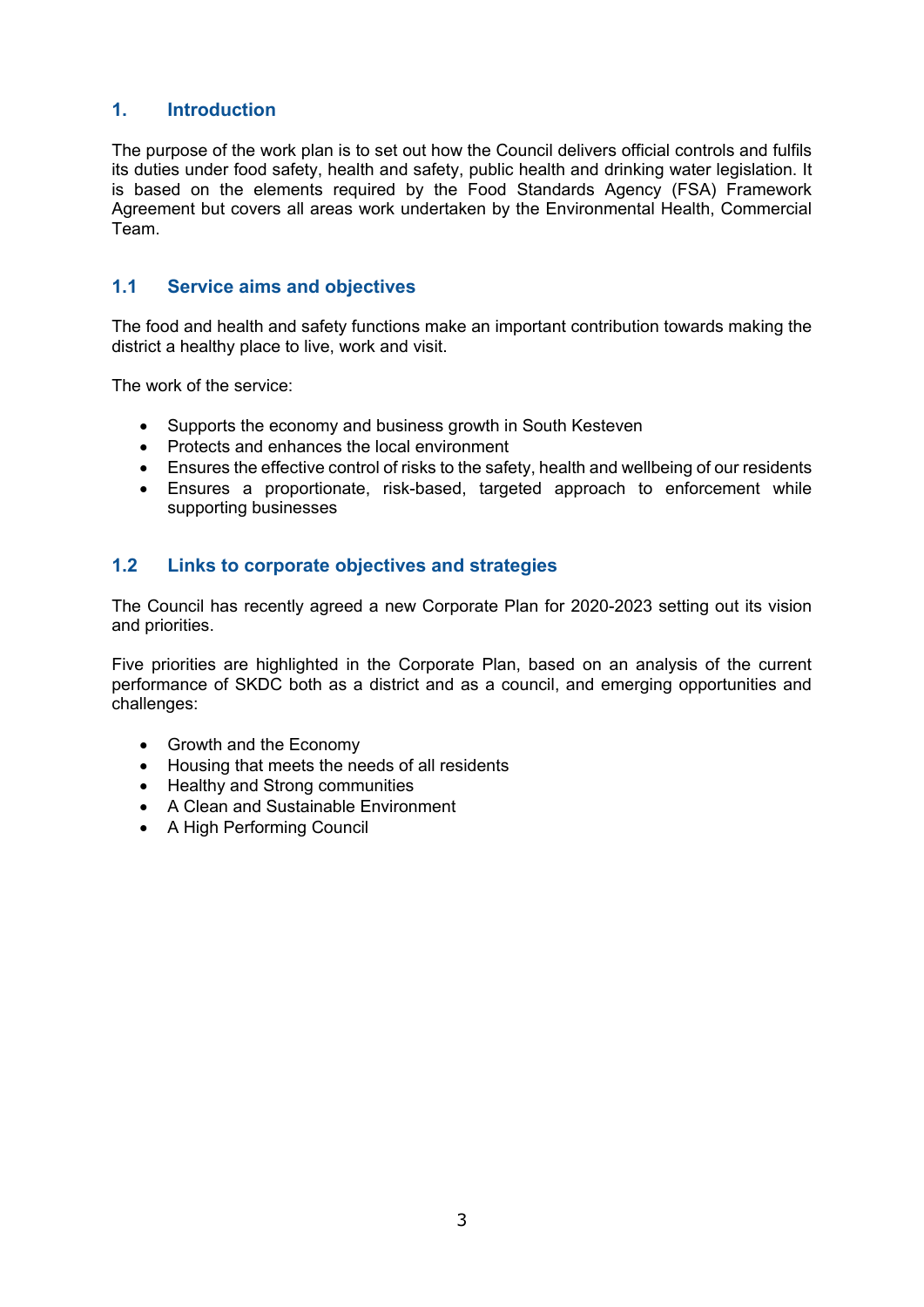# <span id="page-3-1"></span><span id="page-3-0"></span>**2. Review of 2020/2021 and Estimated Work for 2021/2022**

| <b>PROGRAMMED WORK</b>          |                             | <b>Estimated</b><br>2020/21 | <b>Actual</b><br>2020/21 | <b>Estimated</b><br>2021/22 |
|---------------------------------|-----------------------------|-----------------------------|--------------------------|-----------------------------|
|                                 | High risk (Cat A-<br>C)     | 177                         | 133                      | 97                          |
| Food<br>interventions           | Medium risk (Cat<br>D)      | 245                         | 190                      | 197                         |
|                                 | Low risk (E and<br>outside) | 146                         | 140                      | 156 & 70                    |
|                                 | High risk (Cat A-<br>C)     | N/A                         | 85                       | 82                          |
| Outstanding<br>interventions    | Medium risk (Cat<br>D)      | N/A                         | 103                      | 105                         |
|                                 | Low risk (E and<br>outside) | N/A                         | 81                       | 112                         |
| Food and environmental sampling |                             | 5                           | $\overline{0}$           | 5                           |
| <b>Export audit visits</b>      |                             | $\overline{0}$              | $\overline{0}$           | 0                           |

# **2.1 Food hygiene**

| <b>NON-PROGRAMMED WORK</b>    |                             | <b>Estimated</b><br>2020/21 | <b>Actual</b><br>2020/21 | <b>Estimated</b><br>2021/22 |
|-------------------------------|-----------------------------|-----------------------------|--------------------------|-----------------------------|
|                               | <b>Export certificates</b>  | 25                          | 4                        | 10                          |
|                               | <b>Revisits</b>             | 40                          | 11                       | 40                          |
|                               | <b>Advice</b>               | N/A                         |                          | 10                          |
| General                       | <b>Business advice</b>      | <b>20</b>                   | 26                       | 20                          |
|                               | Complaints                  | 80                          | 116                      | 120                         |
|                               | Other requests              | 250                         | 273                      | 100                         |
|                               | New registration            | 125                         | 219                      | 125                         |
|                               | <b>Enquiries</b>            | 10                          |                          | 10                          |
| Food hygiene<br>rating scheme | Re-score re-<br>inspections | 5                           |                          | 5                           |
| (FHRS)                        | Appeal requests             |                             | $\Omega$                 |                             |
|                               | <b>Right to reply</b>       |                             |                          |                             |

# <span id="page-3-2"></span>**2.2 Infectious disease investigation (ID)**

| <b>NON-PROGRAMMED WORK</b>   | <b>Estimated</b><br>2020/21 | <b>Actual</b><br>2020/21 | <b>Estimated</b><br>2021/22 |
|------------------------------|-----------------------------|--------------------------|-----------------------------|
| <b>Official notification</b> | 150                         | 70                       | 150                         |
| Unofficial notification      | 20                          |                          |                             |
| Investigations & enquiries   | 150                         | 779*                     | 300                         |
| <b>Visits</b>                | 5                           | $322*$                   | 100                         |

\* Covid19 had a significant impact on the 2020/21 workload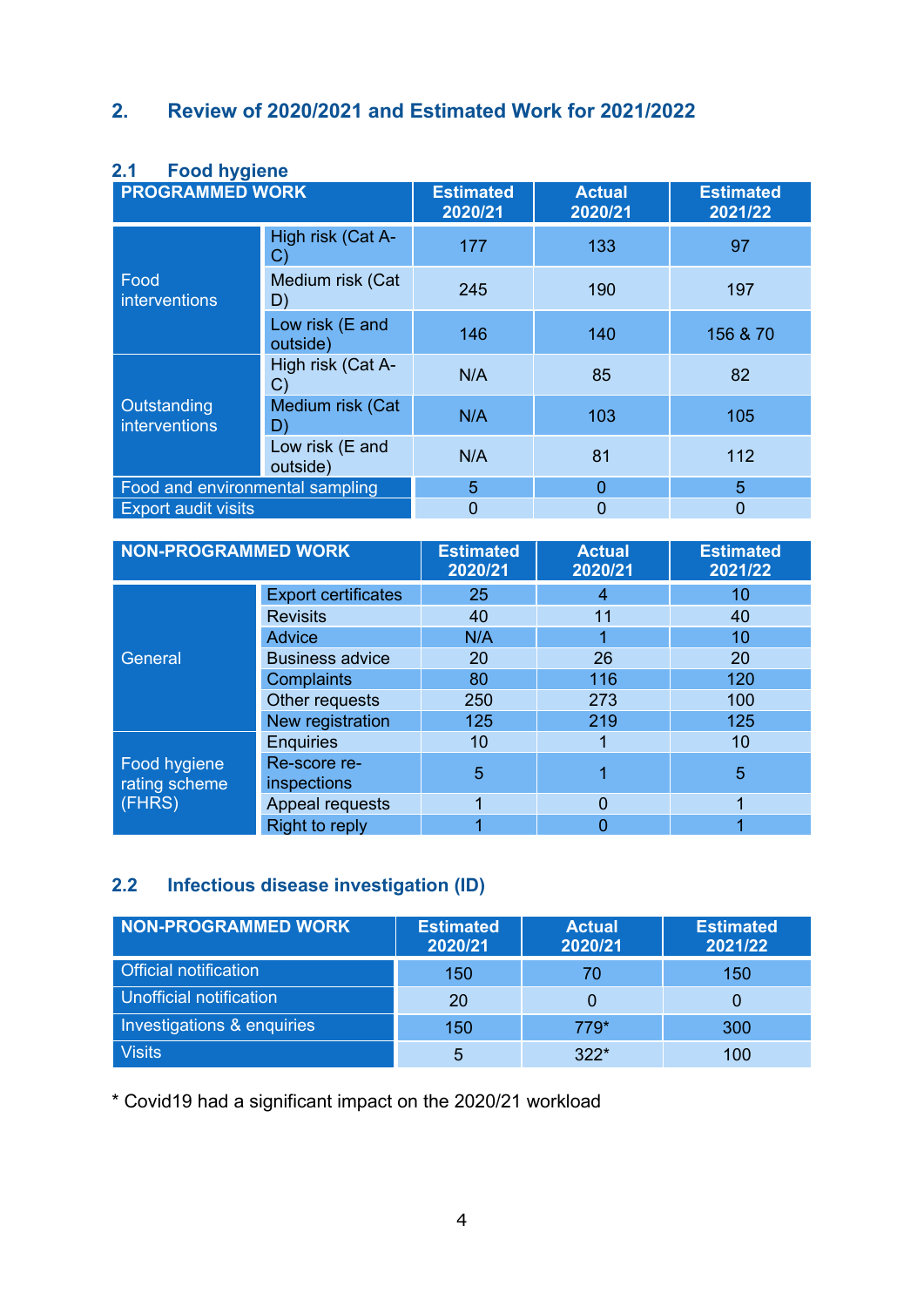# <span id="page-4-0"></span>**2.3 Health and safety**

| <b>PROGRAMMED WORK</b> |                                                 | <b>Estimated</b><br>2020/21 | <b>Actual</b><br>2020/21 | <b>Estimated</b><br>2021/22 |
|------------------------|-------------------------------------------------|-----------------------------|--------------------------|-----------------------------|
|                        | High risk premises                              |                             |                          |                             |
| <b>H&amp;S</b>         | Skin piercing                                   | 20                          |                          |                             |
| interventions          | <b>Cooling tower</b><br>registration<br>renewal | N/A                         |                          | N/A                         |

| <b>NON-PROGRAMMED WORK</b> |                                    | <b>Estimated</b><br>2020/21 | <b>Actual</b><br>2020/21 | <b>Estimated</b><br>2021/22 |
|----------------------------|------------------------------------|-----------------------------|--------------------------|-----------------------------|
|                            | <b>H&amp;S</b> inspections         | 10                          | 0                        | 10                          |
|                            | <b>Revisits</b>                    | 10                          | $\overline{2}$           | 10                          |
| General                    | <b>Advice</b>                      | 5                           | $\overline{2}$           | 5                           |
|                            | Complaints                         | 25                          | 5                        | 10                          |
|                            | Other requests                     | 50                          | 46                       | 50                          |
|                            | Smoke free                         | 3                           | 1                        | 3                           |
|                            | <b>Enquiries</b>                   | 30                          | 50                       | 30                          |
| <b>Skin Piercers</b>       | Complaints                         |                             | 0                        |                             |
|                            | New skin piercing<br>registrations | 30                          | 28                       | 30                          |
|                            | Reported                           | 70                          | 55                       | 70                          |
| <b>Accidents</b>           | Investigated<br>(No visit)         | 20                          | 32                       | <b>20</b>                   |
|                            | Investigated (Visit)               | 10                          | $\overline{2}$           | 10                          |

# <span id="page-4-1"></span>**2.4 Private water supply regulation (PWS)**

|                                                | <b>Estimated</b><br>2020/21 | <b>Actual</b><br>2020/21 | <b>Estimated</b><br>2021/22 |
|------------------------------------------------|-----------------------------|--------------------------|-----------------------------|
| <b>Risk assessment visits</b>                  | 10                          |                          | 10                          |
| Sampling visits                                | 12                          |                          | 12                          |
| <b>NON-PROGRAMMED WORK</b><br>Service requests | 30                          |                          | 20                          |

# <span id="page-4-2"></span>**2.5 Enforcement during 2020/21**

| <b>Work Area</b> | <b>Improvement Notice</b> | <b>Voluntary</b><br><b>Closure</b> | <b>Prohibition</b><br><b>Notice</b> | Simple<br><b>Caution</b> | <b>Prosecution</b><br>completed |
|------------------|---------------------------|------------------------------------|-------------------------------------|--------------------------|---------------------------------|
| Food             |                           |                                    |                                     |                          |                                 |
| <b>H&amp;S</b>   | 5 (4 Covid19 related)     | N/A                                | (all Covid19)<br>related)           |                          |                                 |
| <b>PWS</b>       |                           | N/A                                | N/A                                 |                          |                                 |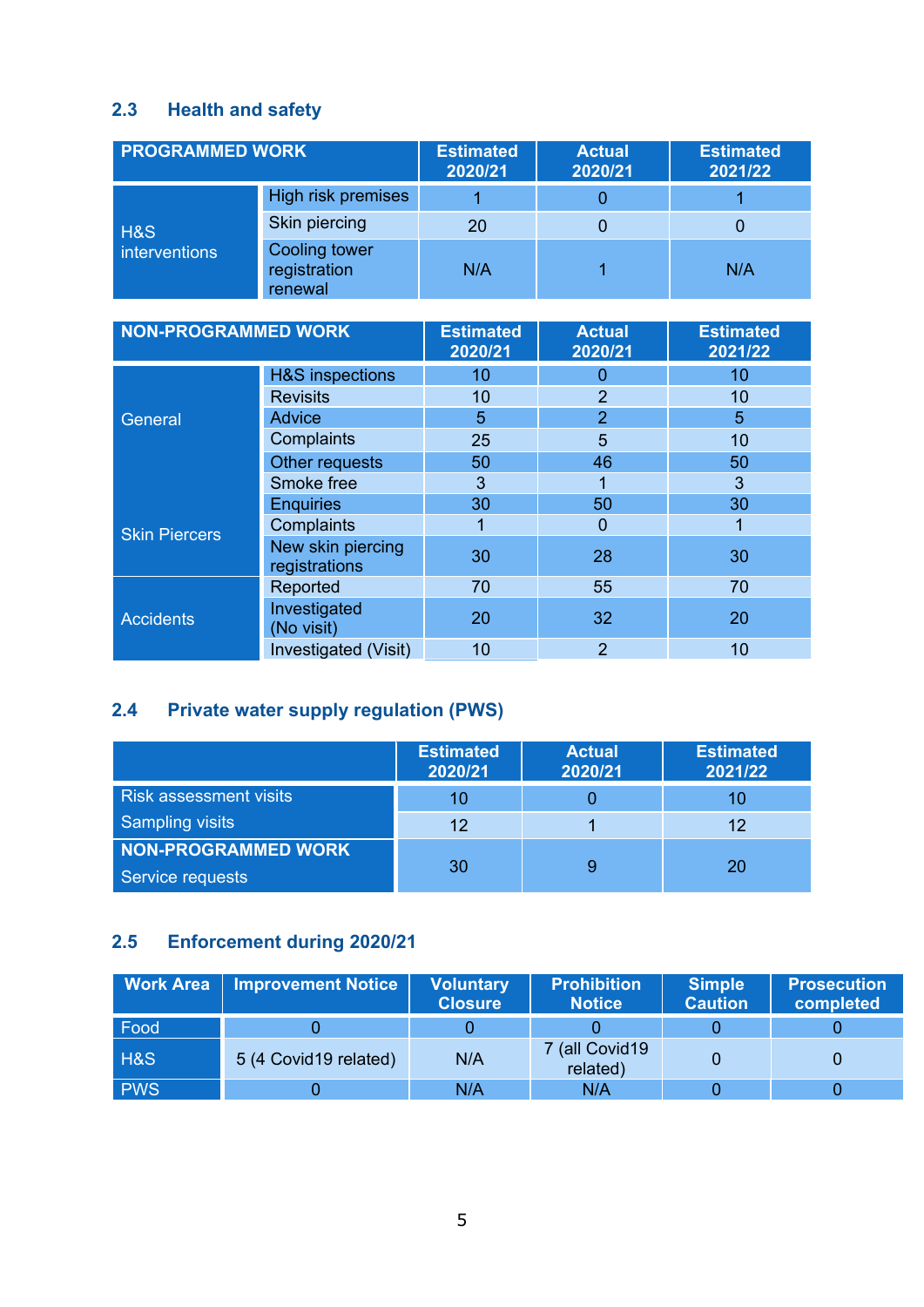# <span id="page-5-0"></span>**2.6 Variations from the 2020/21 Work Plan**

#### **Covid19 Impacts**

In response to the pandemic, the FSA allowed derogations from the Food Law Code of Practice in respect of the nature and frequency of interventions in food businesses. This was partly in recognition of the challenges local authorities were facing in delivering their statutory food functions whilst having to prioritise protecting communities from Covid19, but also reflected the changing business landscape, with many food businesses closing or changing operations. These changes enabled available resources to be targeted at the most high-risk establishments while planned interventions were deferred, particularly for low-risk premises.

A significant amount of staff resource from the commercial team and wider Public Protection service was redeployed to contribute towards enforcing business restrictions and outbreak management within local settings and workplaces. This work is ongoing and there continues to be additional demands and expectations in relation to compliance and enforcement as sectors re-open and adjust to new ways of working. Additional temporary contractor resource was bought into the team to support this work, although recruitment of suitably qualified officers has been a significant issue during this period.

From December 2020 Covid Champions were deployed to support the service and carry out basic checks relating to covid19 compliance in a range of premise types. This is ongoing through the recovery roadmap.

The number of 'new' food businesses registering with the council significantly increased during this period, with a large proportion being home-based. While some may have never started trading, these businesses have been prioritised for intervention as the risks associated with them remain largely unknown until the initial inspection has been undertaken. Other businesses have diversified and adapted, changed working practices or ownership, all of which increased workloads. New business demand is expected to decrease into 2021/22, although reactive work is expected to increase as businesses restart – this is already noticeable in the first quarter of 2021.

Premise closures due to the restrictions have resulted in a large number of outstanding routine food hygiene inspections. Combined with this, planned interventions now take longer and are more complex to undertake as they include a Covid19 compliance assessment and must be undertaken in a Covid19 safe way.

Further guidance on the full restart of food hygiene interventions to enable work to realign with the Code of Practice has been received from the Food Standards Agency. Their 'Local Authority Recovery' provides for a risk-based approach that prioritises the inspection of new and higher risk businesses and interventions around new allergen labelling requirements for products pre-packed for direct sale that come in at the start of October 2021. The plan has two phases and runs from 1 July 2021 to April 2023 and beyond.

#### **Fatal accident Investigation**

The investigation into a fatal accident at a moto-cross track, near Grantham has been completed. The collision accident happened in June 2019 and has involved significant officer time as primacy for investigation was passed from the police to the council. The inquest is expected later this year.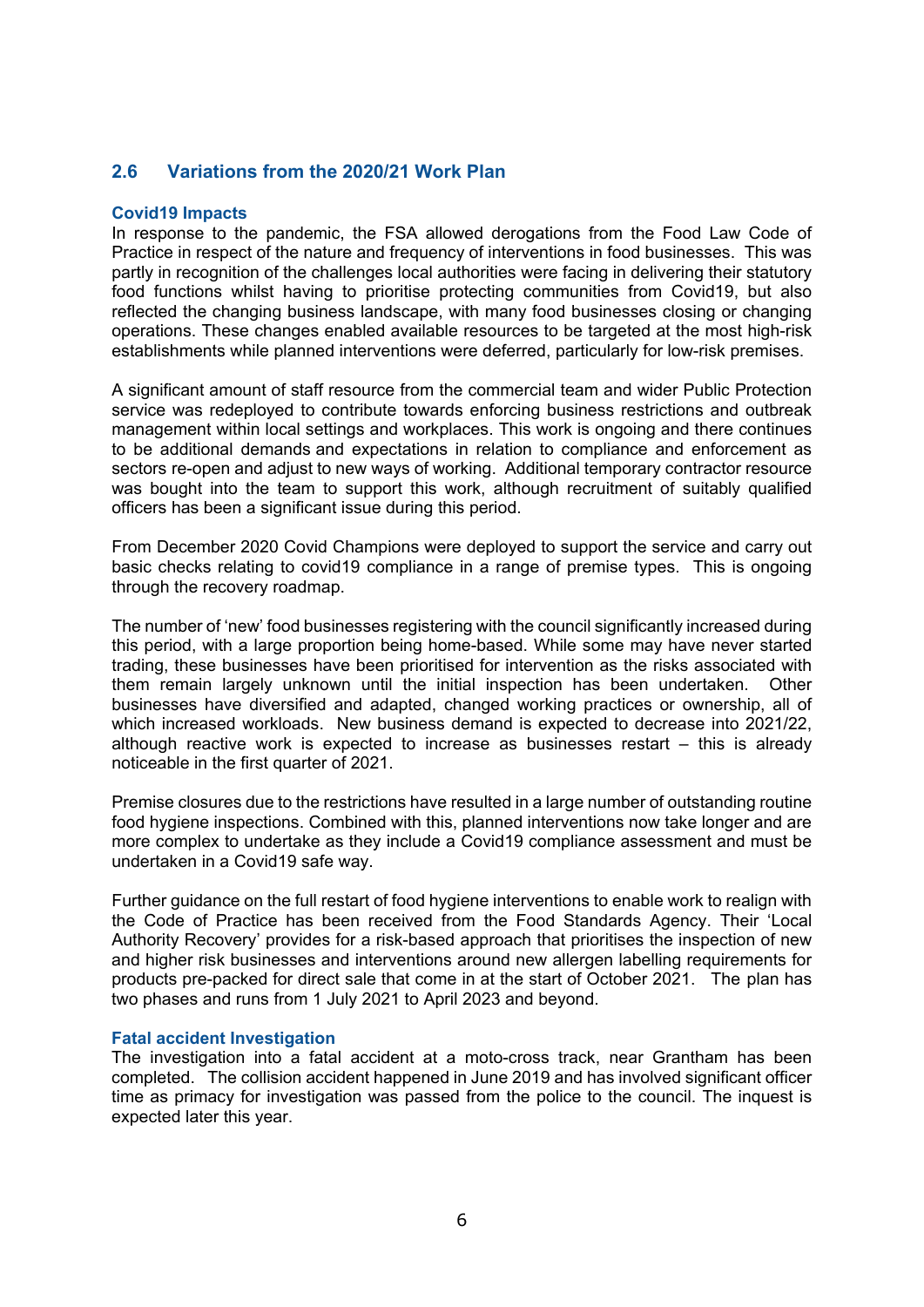#### **Private Water Supply Regulation**

Plans to increase work in this area were delayed by the Covid19 response. From May 2021, external support has been secured to complete 10 property supplies and risk assessments. This will also provide a training opportunity to support the team to complete the remaining assessments and sampling.

## <span id="page-6-1"></span><span id="page-6-0"></span>**3. Background**

## **3.1 Authority profile**

South Kesteven encompasses an area of 365 square miles with four main towns of Grantham, Stamford, Bourne and Market Deeping, alongside over 80 villages.

The population of the district is currently estimated at 141,853 (ONS 2018 mid-year population estimates). The overall population size is projected to increase to 161,400 by the year 2041. 95% of the population is described as white ethnic.

# <span id="page-6-2"></span>**3.2 Organisational structure**

The Council consists of 56 Elected Members with a Conservative majority. The Cabinet consists of 9 Members, with 1 Cabinet Member holding the portfolio for Commercial and Operations, this includes food hygiene and health and safety.

The Environmental Health Service is delivered as part of the Council's Commercial and Operations directorate. A new Senior management structure was approved in October 2020.



# <span id="page-6-3"></span>**3.3 Scope of the service**

The remit of the Commercial Team within the Environmental Health Services includes food hygiene, health and safety enforcement, infectious disease investigation and the regulation of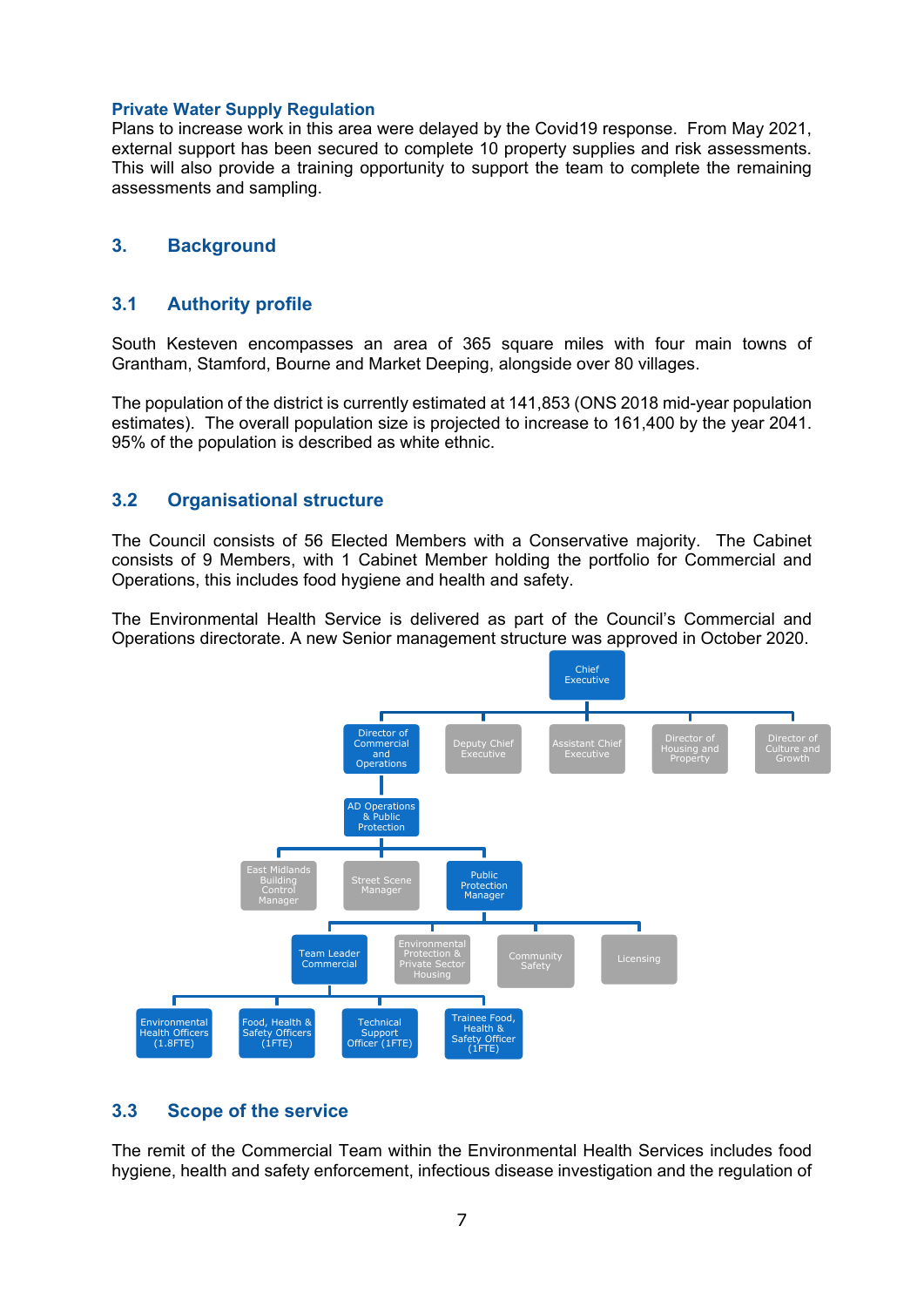private water supplies. In 2020/21 this scope extended to Covid-19 business restriction work and related public health matters placing the service under unprecedented demands.

Provision is made for external specialist services laboratory services:

| <b>Provision</b>             | Laboratory                                                                           |  |  |  |
|------------------------------|--------------------------------------------------------------------------------------|--|--|--|
| <b>Food Examiner</b>         | Public Health England Food, Water and Environmental<br>Microbiology Laboratory, York |  |  |  |
| <b>Public Analyst</b>        | Eurofins, Public<br>Scientific<br>Analyst<br>Services,<br>Wolverhampton              |  |  |  |
| Private water supply testing | <b>ALS Environmental Ltd, Coventry</b>                                               |  |  |  |

# <span id="page-7-0"></span>**3.4 Accessing the service**

Customers may visit customer service centres in Grantham and Bourne (restrictions are in place due to Covid19). Opening times and details of the emergency out of hours service are found on the Council's website [www.southkesteven.gov.uk/contactus](http://www.southkesteven.gov.uk/contactus) 

# <span id="page-7-1"></span>**3.5 Enforcement policy**

The Council is committed to the Principles of Good Enforcement and the Regulators' Code. Enforcement will be undertaken in accordance with the Council's Corporate Enforcement and Environmental Services Enforcement Policies. The policy is published on the Council's website http://www.southkesteven.gov.uk/index.aspx?articleid=8472

# <span id="page-7-3"></span><span id="page-7-2"></span>**4. Service Delivery**

# **4.1 Programmed work**

#### **Food Hygiene**

Whilst it is primarily the responsibility of the food business to control risks and identify food hazards, food premises inspections aim to establish whether food is being handled and produced hygienically, assess the effectiveness of controls and identify contraventions. All programmed food safety interventions are undertaken in accordance with the Food Law Code of Practice.

Food premises will be visited during normal trading hours, however, due to the nature of some businesses this may be outside of normal office hours. Prior notice of inspections is not normally given, although exceptions may be made for some premises in order that key personnel may be available.

A range of interventions may be utilised in accordance with the Code of Practice. These can be either official or unofficial controls.

Official controls include:

- Inspections
- Monitoring
- Surveillance
- Verification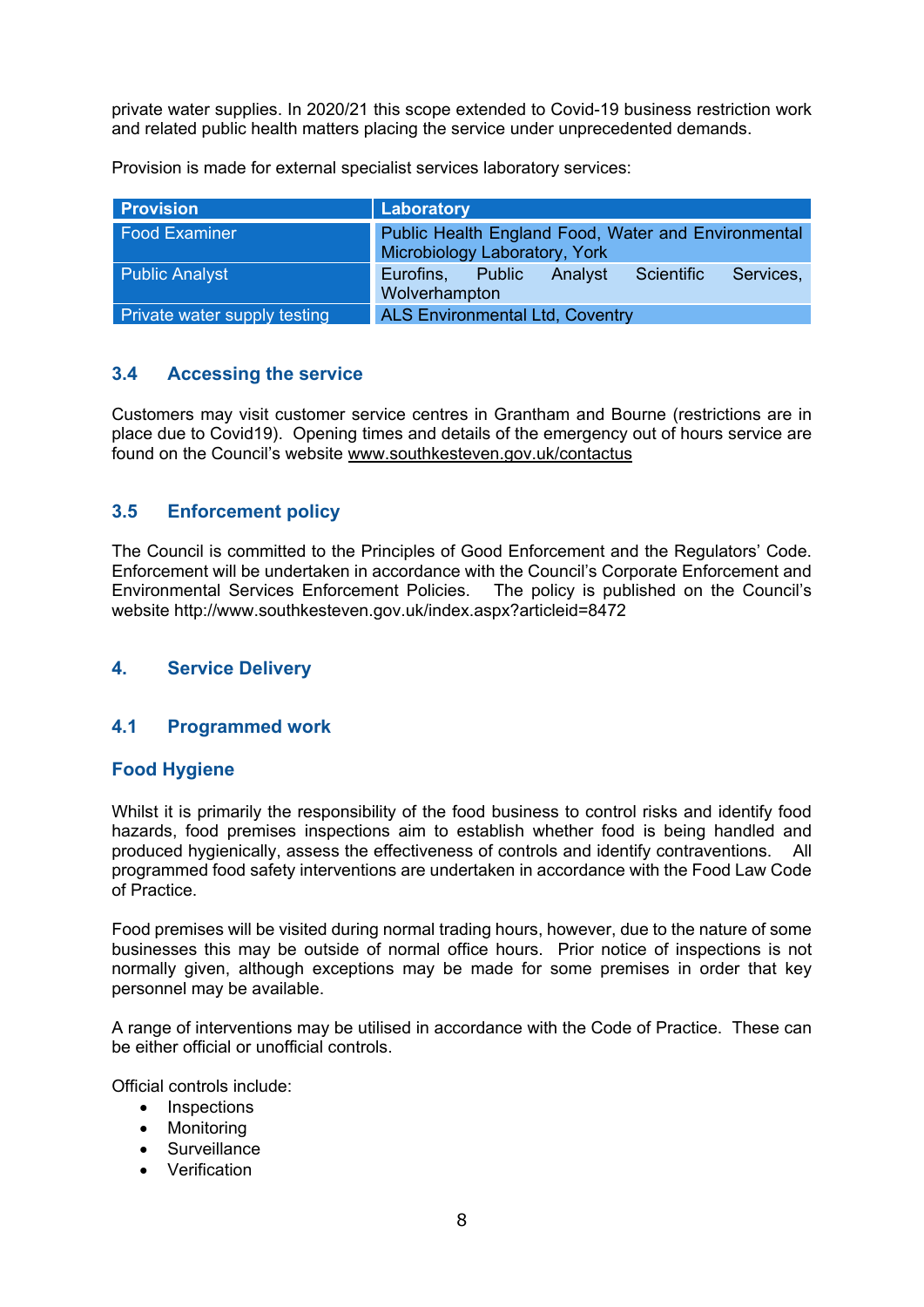- Audits
- Sampling

Unofficial controls include:

- Education
- Advice
- Coaching
- Information and intelligence gathering

The Council participates in the national food hygiene rating scheme in accordance with the FSA Brand Standard and ratings are displayed on the FSA website.

Details of the programmed work for 2021/2022 are detailed in Appendix 1.

## **Registered food businesses**

In accordance with Regulation EC 852/2004 all businesses that handle food must be registered with their local authority. Premises in South Kesteven are categorised as follows:

| <b>Food Premises Type</b>            | <b>Number</b><br>2020/21 | <b>Number</b><br>2021/22 | $%$ of<br>total<br>premises<br>2021/22 |
|--------------------------------------|--------------------------|--------------------------|----------------------------------------|
| <b>Primary producers</b>             | 24                       | 24                       | 17                                     |
| <b>Manufacturers and packers</b>     | 46                       | 51                       | 3.5                                    |
| Importers and exporters              | 4                        | 5                        | 0.3                                    |
| <b>Distributors and transporters</b> | 39                       | 39                       | 27                                     |
| <b>Retailers</b>                     | 252                      | 277                      | 19.3                                   |
| <b>Restaurants and caterers</b>      | 960                      | 1041                     | 72.5                                   |
| Total                                | 1325                     | 1435                     |                                        |

#### **Food hygiene interventions**

In accordance with the Food Law Code of Practice, at each intervention, a score is given to each business to determine the frequency of interventions. The intervention rating is based on assessment of several elements: type of food and processing; number and type of consumers potentially at risk; current compliance; risk of contamination; confidence in management. Category A businesses pose the highest risk and are inspected more frequently, Category E establishments pose the lowest risk and are subject to alternative interventions. See Appendix 1 for further information.

Businesses within the district are categorised as follows:

| <b>Risk Category</b> | <b>Minimum Inspection Frequency</b>                     | <b>Number</b> | $\frac{9}{6}$ |
|----------------------|---------------------------------------------------------|---------------|---------------|
| A (Highest risk)     | At least every 6 months                                 | $\Omega$      |               |
| $\overline{B}$       | At least every 12 months                                | 38            | 2.5           |
| $\overline{C}$       | At least every 18 months                                | 213           | 15            |
| $\overline{D}$       | At least every 24 months                                | 486           | 34            |
| l El                 | Programme of alternative<br>interventions every 3 years | 559           | -39           |
| Outside              |                                                         | 69            | 4.7           |
| Not yet rated        |                                                         | 70            | 4.8           |
| Total                |                                                         | 1435          |               |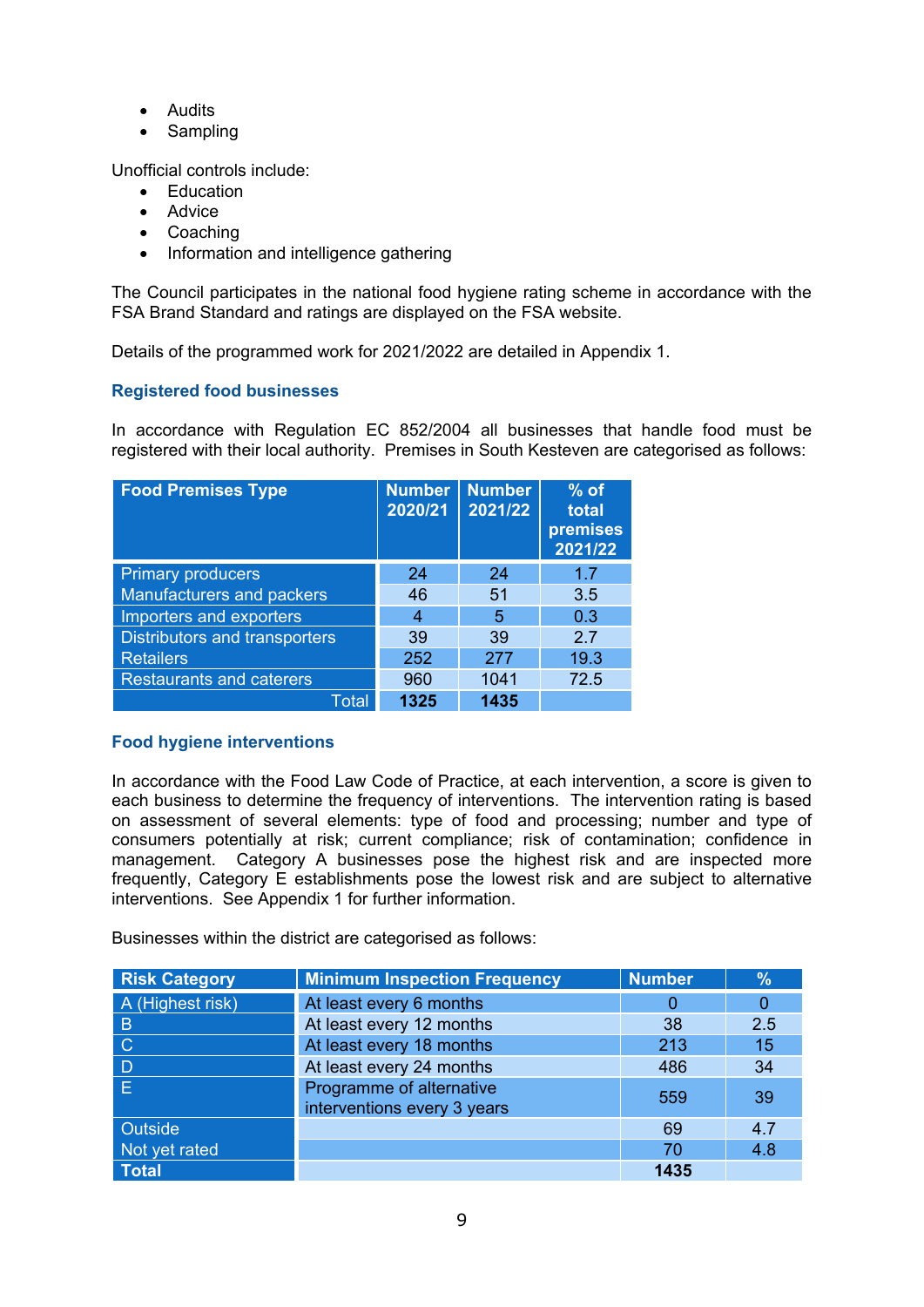#### **Food hygiene rating scheme (FHRS)**

The Food Hygiene Rating Scheme (FHRS) extends to businesses supplying food directly to consumers. This includes restaurants, cafes, retailers and other places where people eat food outside of the home. The overall aim of the scheme is to reduce the incidence of food borne illness and the associated costs of this to the economy. From a local perspective, the scheme helps consumers to make informed choices about places they wish to eat or shop for food, and through this encourages businesses to improve hygiene standards. Ratings are displayed on the Food Standards Agency website.

In South Kesteven, 76% of food businesses are inside the scope of the scheme. The rating depends on the overall level of compliance across three elements; food hygiene procedures, cleanliness and structural compliance and confidence in management. There is currently a high level of compliance in the district, with 85% of food businesses reaching the maximum food hygiene rating of 5, and 98.6% achieving a rating of 3 or above.

| <b>FHRS</b><br><b>Rating</b> | <b>Description</b>            | <b>Number</b> | $\frac{9}{6}$ |
|------------------------------|-------------------------------|---------------|---------------|
| $\vert 5 \vert$              | Very good                     | 931           | 85.1          |
| 4                            | Good                          | 109           | 10            |
| 3                            | <b>Generally satisfactory</b> | 38            | 3.5           |
| $\mathbf{2}$                 | Improvement necessary         | 14            | 1.3           |
|                              | Major improvement necessary   | 2             | 0.1           |
|                              | <b>Urgent improvement</b>     |               |               |
|                              | necessary                     |               |               |
|                              | Total                         | 1094          |               |

#### **Approved food premises**

Certain food premises involved in the production, handling and storage of products of animal origin must be approved under Regulation EC 853/2004. This legislation requires compliance with more detailed hygiene requirements than for registered premises.

Approved premises within the district are categorised as follows:

| <b>Food Premises Type</b>                          | <b>Number</b> |
|----------------------------------------------------|---------------|
| School caterer                                     | 4             |
| Cold store                                         | 5             |
| <b>Poultry manufacturer</b>                        | 1             |
| <b>Mechanically separated meat</b><br>manufacturer | 1             |
| <b>Biltong manufacturer</b>                        | 1             |
| <b>Milk and Dairy Processor</b>                    | 1             |
| Total                                              | 13            |

In addition, there are 4 further manufacturing premises which do not require 'products of animal origin' approval.

#### **Food sampling**

Food sampling is an important element of food safety enforcement, providing information about the microbiological safety of food which is available within the district.

Sampling is undertaken in accordance with relevant guidance and may be taken during a routine inspection, in response to a complaint or as part of a national sampling programme.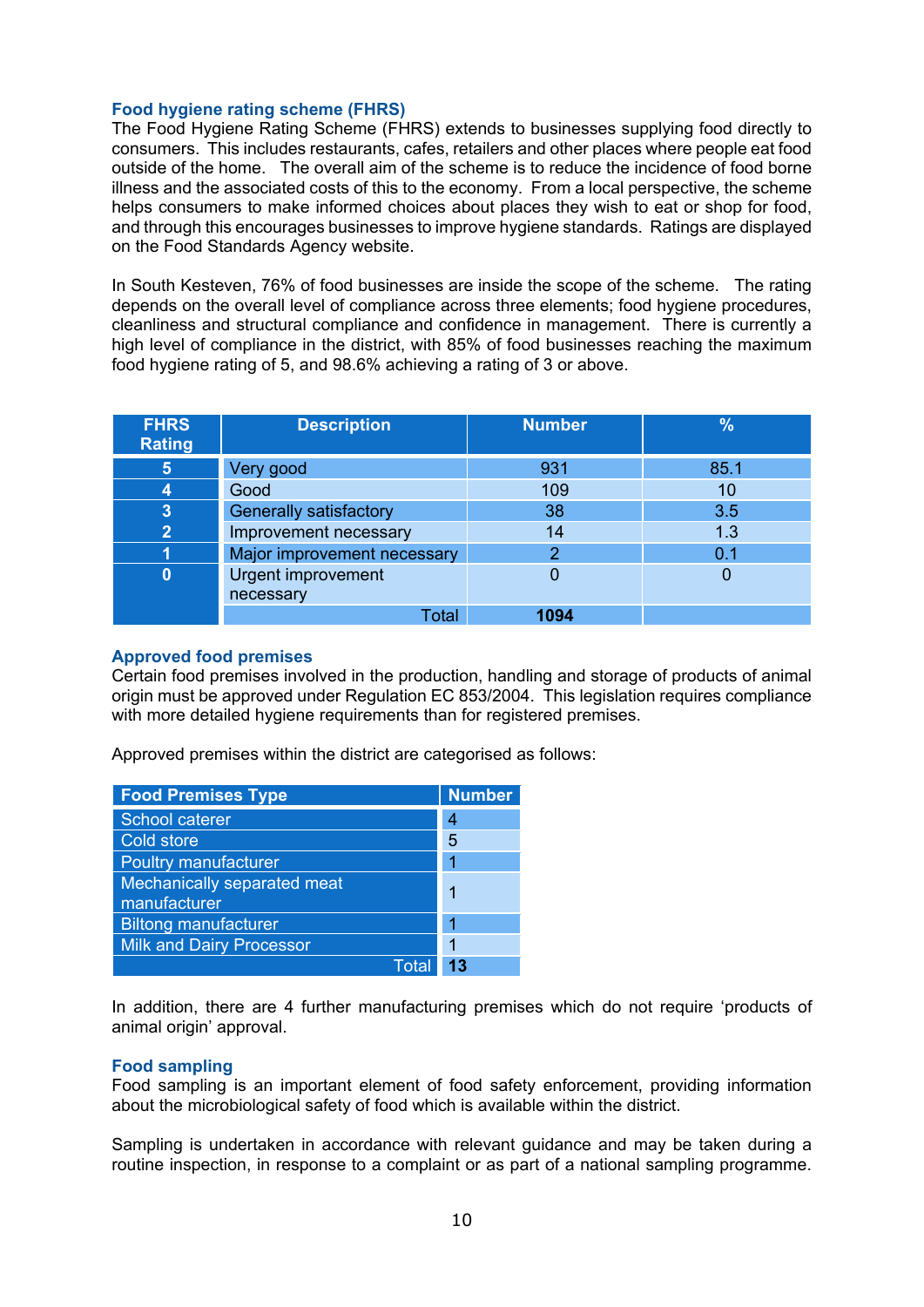Officers are expected to undertake a minimum of one sampling exercise per year to maintain competency.

# **Health and Safety**

The Council is responsible for enforcing health and safety in approximately 2130 premises in the following categories:

- Hotels, campsites and short stay accommodation
- Residential care homes (in conjunction with the Care Quality Commission)
- Catering, restaurants and bars
- Leisure and cultural (e.g. cinemas, places of worship)
- Offices
- Retail shops
- Warehouses
- Consumer services (e.g. hairdressers, tattooists)

Inspections are carried out in accordance with the Health and Safety Executive's circular LAC 67/2 (Rev 10) and National Priority Plans. In practice this comprises programmed inspections of the highest risk workplaces alongside targeted projects. This is in addition to risk-based interventions in response to reported accidents, complaints, dangerous occurrences and work-related diseases. Estimated work for 2021/22 is detailed in section 2.3.

#### **Registered skin piercing establishments and piercers**

Both premises and individuals that carry out tattooing and body piercing are registered as follows.

| <b>Premises Type</b>                           | <b>Number</b> | %  |
|------------------------------------------------|---------------|----|
| Semi-permanent make-up                         | 45            | 34 |
| <b>Cosmetic piercing</b>                       | 8             | 6  |
| <b>Electrolysis</b>                            | 16            | 12 |
| Acupuncture                                    | 26            | 20 |
| Ear piercing                                   | 22            | 17 |
| <b>Tattooist</b>                               | 15            | 11 |
| Total skin piercing premises<br>registrations* | 132           |    |

\*Some premises carry out more than one skin piercing activity

| <b>Individual Piercer Type</b>   | <b>Number</b> | %    |
|----------------------------------|---------------|------|
| Semi-permanent make-up artist    | 49            | 18.2 |
| Cosmetic piercer                 | 19            |      |
| <b>Electrolysis practitioner</b> | 35            | 13.1 |
| Acupuncturist                    | 46            | 17.2 |
| Ear piercer                      | 49            | 18.2 |
| <b>Tattooist</b>                 | 70            | 26.1 |
| Total                            | 268           |      |

#### **Tattoo hygiene rating scheme**

The Tattoo Hygiene Rating Scheme (THRS) is a voluntary scheme and is supported by The Tattoo and Piercing Industry Union and the Chartered Institute of Environmental Health and delivered by local authorities. Although tattooists must register as skin piercers, this voluntary scheme was introduced in 2015 to help customers make informed choices about the premises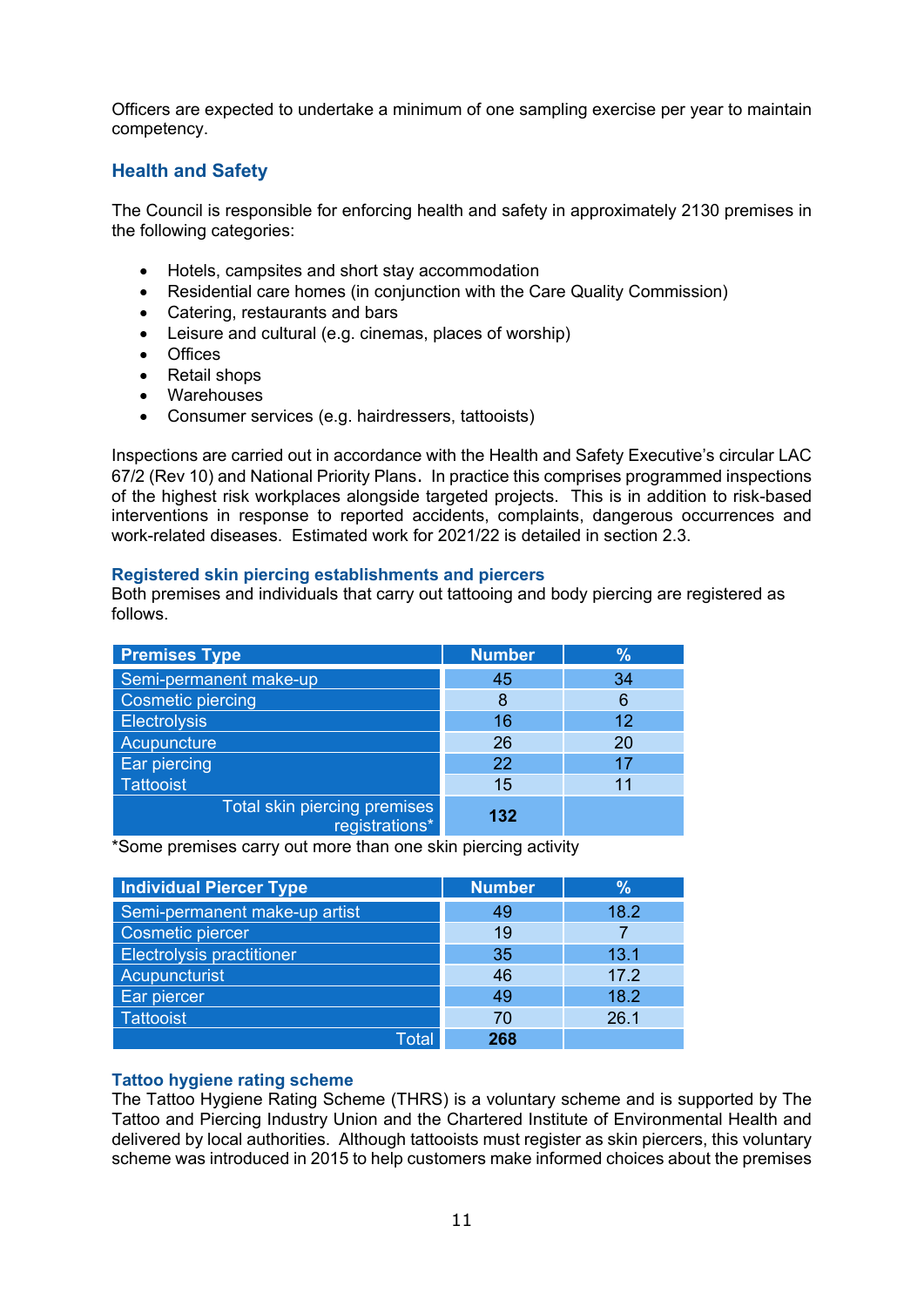they use for tattooing. Details are available on the Councils website at <http://www.southkesteven.gov.uk/index.aspx?articleid=8926>

#### **Private Water Supply Regulation**

Private water supplies may come from a variety of sources, including wells, springs, boreholes and streams. Samples of the water are taken and analysed by an accredited laboratory against a range of parameters to determine the wholesomeness. Supplies are risk assessed to determine contributory factors that may affect water safety such as the proximity of farm animals to the supply or type of treatment system.

| <b>Supply Type</b>         | <b>Number</b> | $\mathbf{V}_{\mathbf{0}}$ |
|----------------------------|---------------|---------------------------|
| Single domestic            | 28            | 54                        |
| Multiple domestic (Reg 10) | 5             | 10                        |
| <b>Commercial (Reg 9)</b>  | 19            | 36                        |
| <b>Total Supplies</b>      | 52            |                           |

In addition to the minimum legal sampling requirements, sampling on request is also undertaken. Charges are made in accordance with the fees in Private Water Supplies (England) Regulations 2018.

## <span id="page-11-0"></span>**4.2 Non programmed work**

#### **Re-visits**

Following an inspection, it may be necessary to carry out a re-visit after an appropriate time to check that matters have been attended to or check compliance with any enforcement notices. Reasons for re-visits include:

- The nature of the contravention is deemed so serious that if it was not addressed. formal action would need to be taken
- The number of minor contraventions is excessive and indicative of poor management and/or little confidence in the management addressing the matters

#### **Service requests**

We aim to respond to all complaints and requests for service as soon as possible, but in any case, customers will be contacted within 5 working days. Complainants will be advised of the outcome of all complaints.

Anonymous complaints will not usually be investigated unless there is concern about the nature of the complaint and/or premises history.

Business owners/managers will be contacted about complaints relating to their premises and/or practices, usually by an unannounced visit.

#### **Business advice**

We acknowledge that most businesses want to comply with the law and the commercial team will provide advice and encourage best practice. Free basic advice is provided to assist business in complying with the law.

New business start-ups and existing businesses who want to improve their food hygiene rating can also access addition support which is chargeable on a cost recovery basis.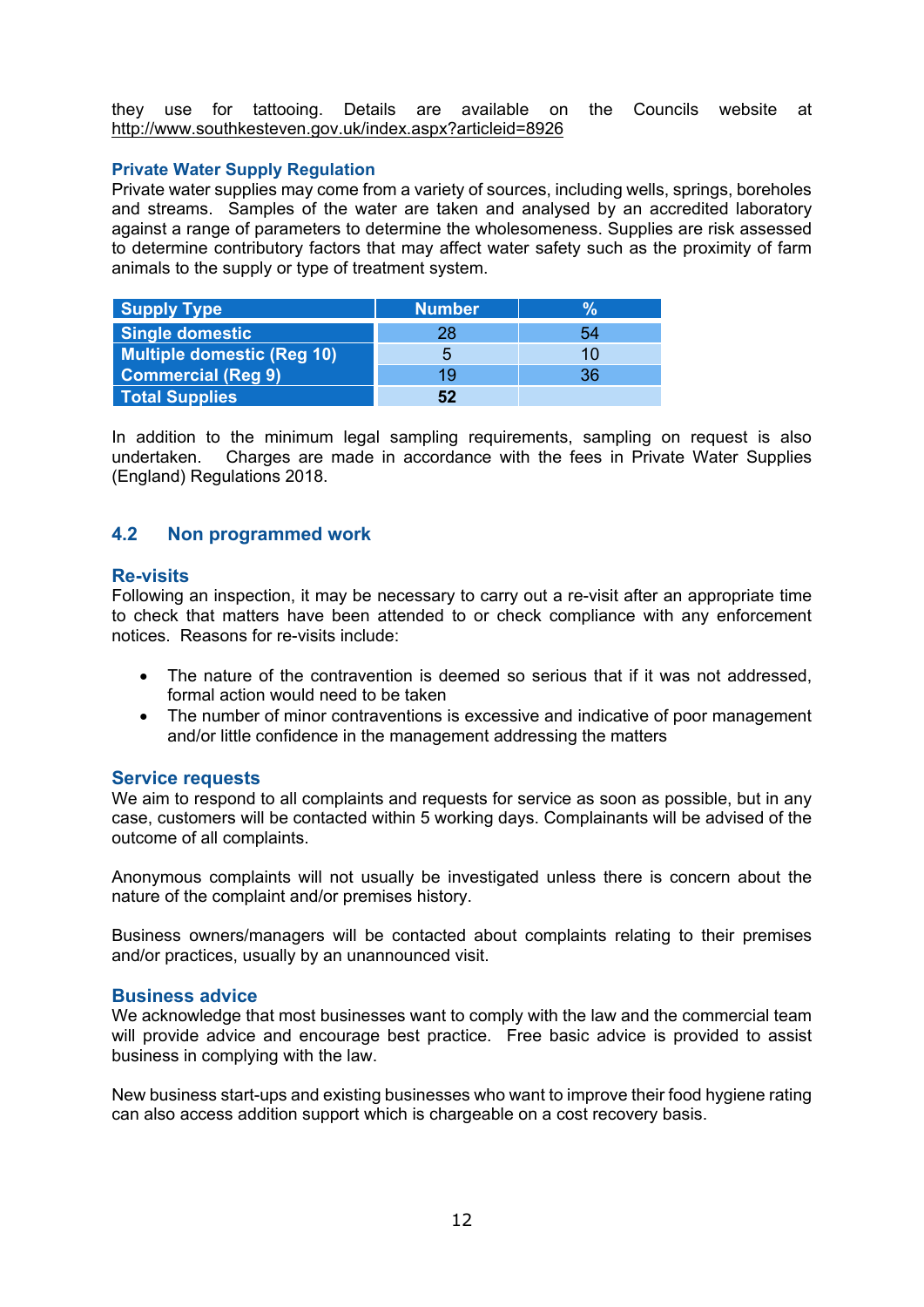## **Food safety incidents**

Food safety alerts notify the public and food authorities of incidents concerning food which does not meet food safety or composition standards. Alerts from the FSA are received by email which is monitored during office hours. Any alert marked "for action" is referred to the Team Leader to determine the most appropriate course of action.

#### **Health and safety incidents**

Health and safety accidents and complaints are investigated in accordance with the Health and Safety Executive's Incident Selection Criteria Guidance LAC 22/13 (Rev1).

#### **Investigation of outbreaks and infectious disease**

The team work closely with colleagues at Public Health England to identify, control and prevent the spread of infectious diseases, including Covid19.

Notifications of infectious disease are investigated using the East Midlands Public Health England Protection Team's Response to Gastrointestinal and Legionnaires' disease Matrix.

Complaints about suspected food poisoning are investigated in accordance with the infectious disease procedure for multiple cases and outbreaks.

## **Primary/home/lead authority**

South Kesteven does not currently have any Primary, Home or Lead authority arrangements with businesses.

However, as required by the Regulatory Enforcement and Sanctions Act 2008 (as amended) and s.67 and 68 of The Enterprise and Regulatory Reform Act 2013, regard is given to the Primary Authority Principle when carrying out inspections, investigations and enforcement action for food safety and health and safety

Businesses with a Primary Authority partnership are identified on the Environmental Health premises database.

#### **Liaison with other authorities**

In addition to working with other teams within the Council, officers liaise with other local authorities, agencies and organisations to facilitate consistent enforcement, share good practice and reduce duplication of effort. These include:

- Lincolnshire Environmental Health Managers Group
- Lincolnshire Food Officers Group
- Lincolnshire Health and Safety Officers Group
- Kesteven Safety Advisory Group
- Food Standards Agency (East Midlands, Yorkshire and Humber Region)
- Health and Safety Executive (Nottingham Region)
- Public Health England
	- o East Midlands Health Protection Team
	- o Food Water and Environmental Laboratories York
	- o Public Health Laboratory, Birmingham
- Lincolnshire County Council
	- o Trading Standards
	- o Fire and Rescue
	- o Police
	- o Highways and Planning
	- $\circ$  Public Health
- Drinking Water Inspectorate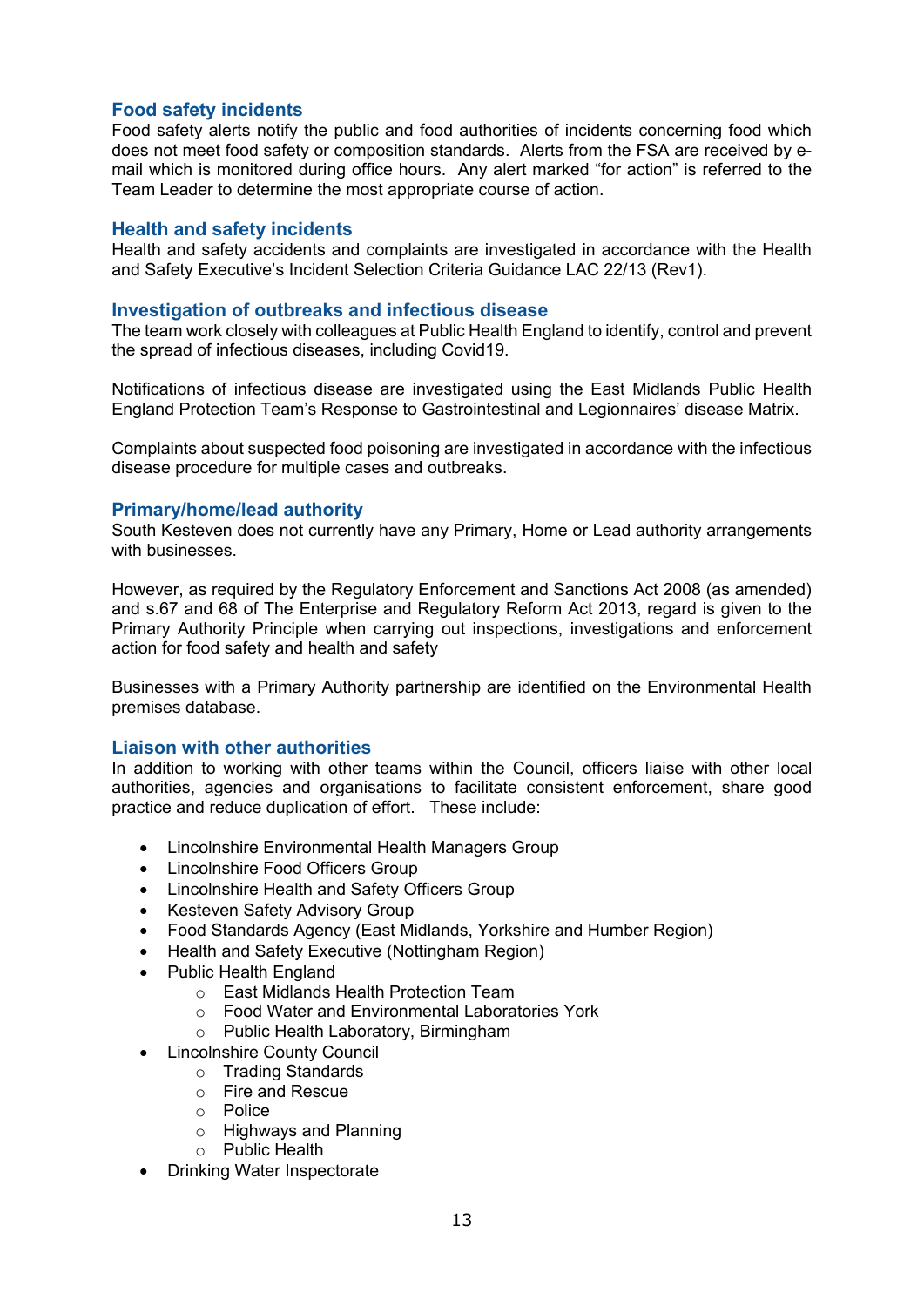• Anglian Water

## **Promotional Activities**

Education and awareness are key methods of encouraging high standards in businesses across the district and informing the public.

FSA media campaigns are supported, promoting messages through press releases, the Council's website and social media.

The Council's website is maintained with relevant information to assist businesses to comply with legislation. During the Covid19 pandemic, a bespoke webpage was created providing resources and links to latest Government guidance.

Press releases are issued following successful prosecutions to act as a deterrent to others and inform the public.

# **4.3 Looking forward 2021/22**

#### **Covid 19**

The response to the Covid19 pandemic is expected to continue into 2021/22. The commercial team will work to the FSA requirements for the recovery of planned interventions and other activities by local authorities at food establishments during the period from 1 July 2021 through to 2023/24. In particular, the plan aims to achieve the following:

- To ensure that local authorities
	- o return diverted resources to food teams;
	- o can identify and focus on those businesses that are trading;
	- o revert to the expected inspection frequencies in the Food Law Codes of Practice for those businesses posing the greatest risk to public health/consumer protection; and
	- o identify where risks in low-risk establishments have changed through assessment of intelligence and information gathering as part of ongoing proactive surveillance.
- To improve hygiene and standards compliance and reduce risks by focusing activity where non-compliance is identified and by undertaking appropriate follow-up and enforcement action.
- To ensure more routine operation of the Food Hygiene Rating Scheme (FHRS).

#### **Additional services**

A range of products and services which are discretionary and charged on a cost recovery basis will continue to be offered. These include:

- Food safety organisers
- Safer Food Better Business packs
- New food business advice consultations
- Food hygiene check-up for existing business
- On site staff training

Businesses can access free information on the Council's website and receive basic advice to ensure they comply with the law.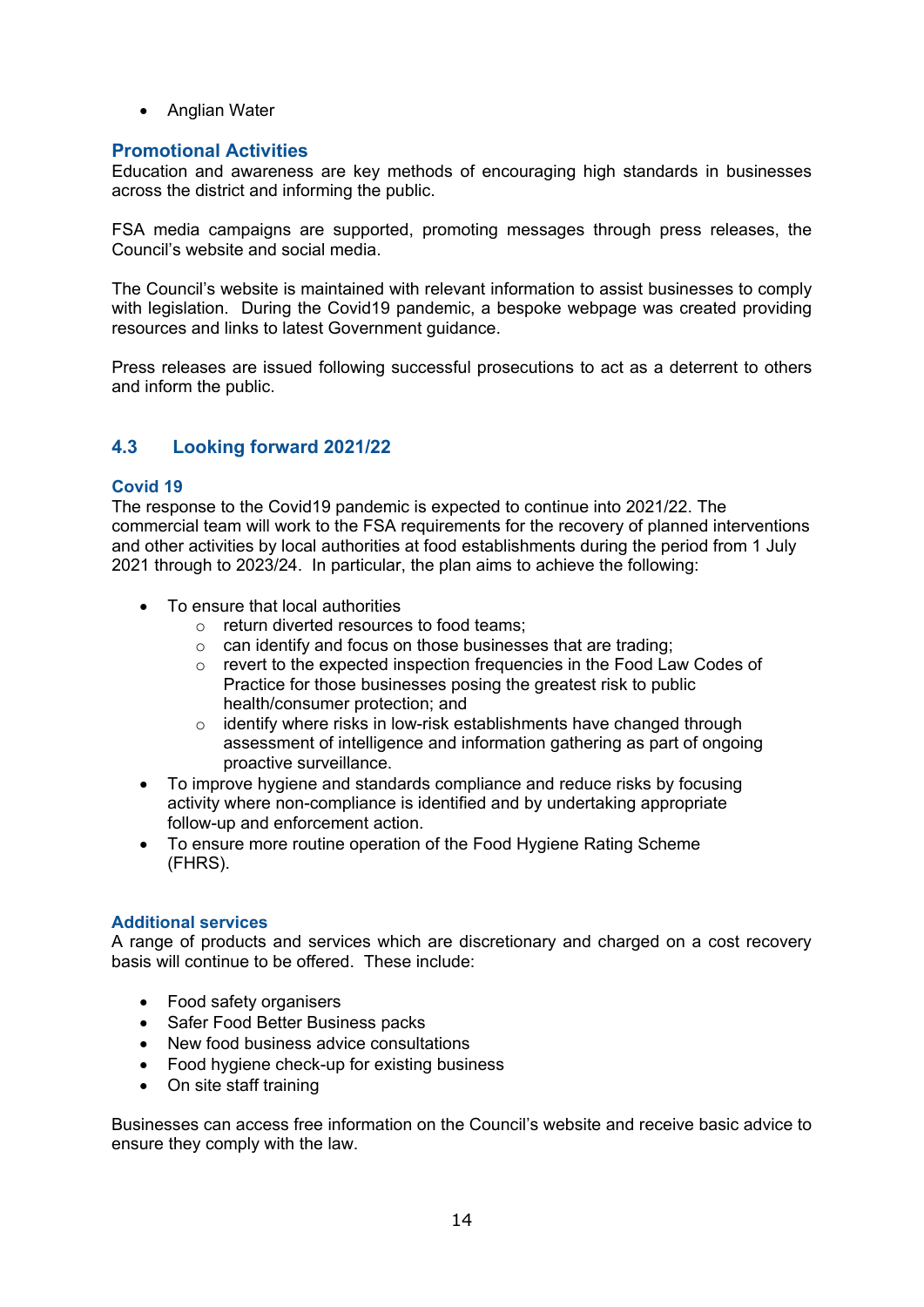#### **Health and Safety**

Proactive health and safety interventions will be undertaken in accordance with the Health and Safety Executive's National Priority Inspection Areas priority inspection areas as detailed in LAC67-2.

#### **Healthy Eating**

The Healthier Options Award was launched in January 2019. To date, 4 businesses met the criteria with other applications in progress. The scheme is hosted by Lincolnshire County Council will all Lincolnshire local authorities participating. Food businesses with a Food Hygiene Rating Scheme score of 3 or above will be eligible to apply for the award providing they pledge to provide a range of healthy choices on their menu. Covid19 has impacted on the growth of this scheme which will be reviewed in 2021.

#### **EU Exit**

Appropriately qualified Officers have been registered as Food Competent Certifying Officers (FCCOs) to issue Export Health Certificates (EHC) for certain products of animal origin exported to the EU.

During 2020-21 the number of requests for export declarations (for non-products of animal origin) has reduced on previous years, this is likely to be because of Covid19 and it is anticipated this will increase in the coming year. This non-statutory service is chargeable.

#### <span id="page-14-1"></span><span id="page-14-0"></span>**5. Resources**

#### **5.1 Financial**

The cost of providing the Commercial Service is detailed by area:

| <b>Discipline</b>          | <b>Budget 2021/21</b> | <b>Budget 2021/22</b> |
|----------------------------|-----------------------|-----------------------|
| <b>Food safety</b>         | 229,240               | 229,273               |
| <b>Health and Safety</b>   | 111,564               | 108,829               |
| Water quality              | 32,517                | 31,438                |
| <b>Infectious Diseases</b> | 41,305                | 40,298                |
| <b>Total</b>               | 414,626               | 410,538               |

<span id="page-14-2"></span>The service is resourced sufficiently to operate in the absence of exceptional events or demands.

#### **5.2 Staffing allocation**

The staff allocation work for 2021/22 is:

Team Leader 1 FTE Environmental Health Officers 1.8FTE Technical Officer 1FTE Trainee Technical Officer 1FTE Technical Support Officer 1FTE

The Lead Officer function required by the Food Law Code of Practice is undertaken by the Commercial Team Leader.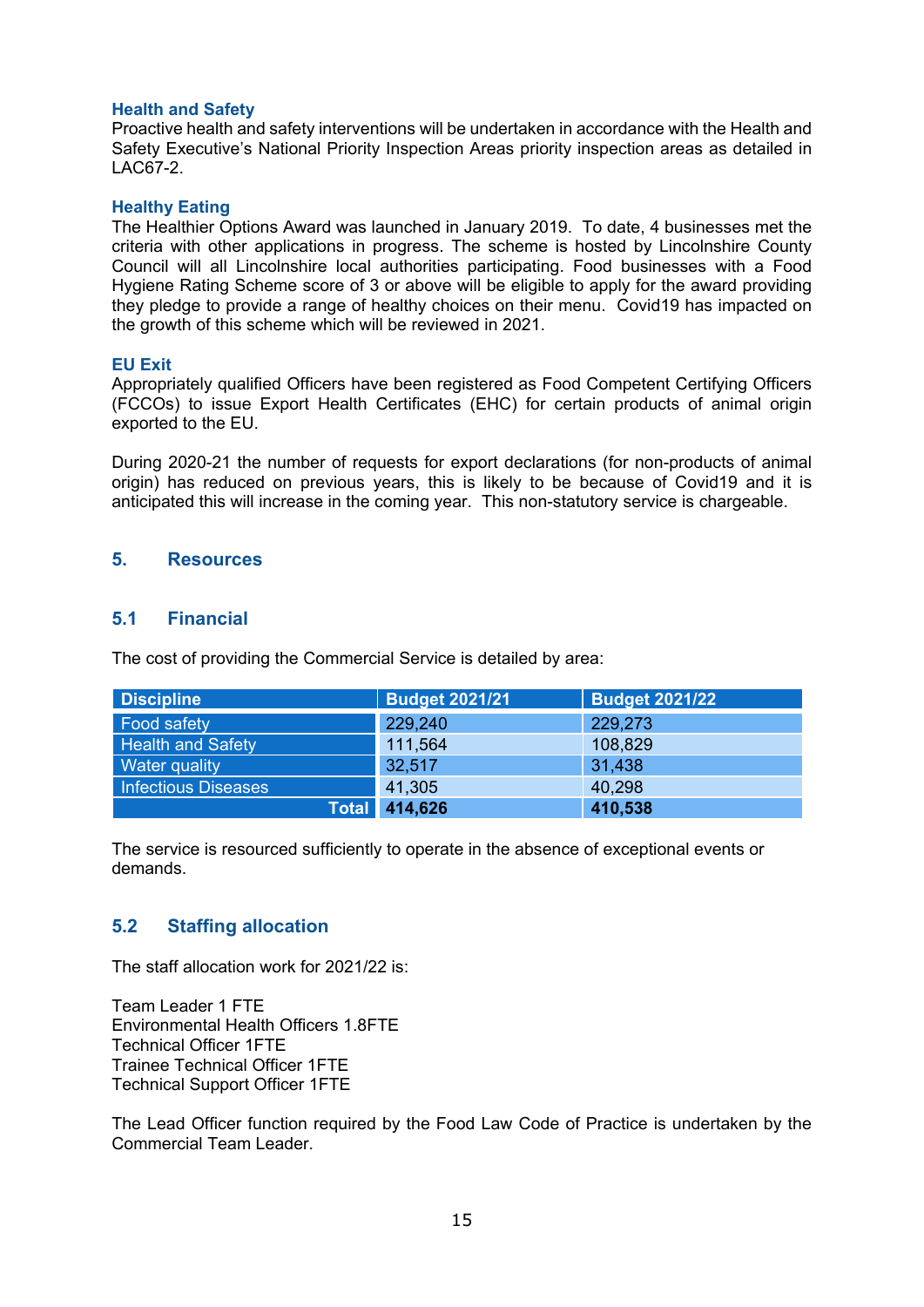EHOs hold the BSc or MSc Environmental Health and are Authorised Officers, competent to carry out all levels of official and non-official controls, enforcement for food safety and undertake inspections of all approved food premises.

TOs hold the Higher Certificate in Food Premises Inspection and Food Control and are Authorised Officers with restrictions relating to premises closure and seizure and detention of foodstuffs.

The TSO acts as a Regulatory Support Officer, supporting the work of the Authorised Officers.

EHOs and TOs are competent to undertake the full range of health and safety enforcement activities and infectious disease investigation and enforcement.

<span id="page-15-0"></span>Additional support may be provided through agency EHOs as necessary to meet demands.

# **5.3 Staff training and development**

All officers are trained to a level commensurate with the work they undertake. They receive an annual Personal Development Review and regular one to one meetings. During this process consideration is given to Continual Professional Development (CPD) requirements for each area of work.

The Food Law Code of Practice requires that local authorities ensure that authorised officers receive relevant structured ongoing training. The minimum requirement is 20 hours CPD per year, of which 10 hours must be on core food matters. Training is provided through short courses, e-learning, in house training, cascade training, team meetings and self-learning.

#### <span id="page-15-1"></span>**5.4 Quality assessment**

The Team Leader undertakes random checks of post inspection risk scores and database entries and authorises alterations to risk ratings or FHRS scores have increased/decreased dramatically. Officers are accompanied on selected visits and participate in consistency exercises.

A data cleansing exercise is undertaken annually to comply with the Data Protection Act 2018 and the Council's data retention policy as well as the General Data Protection Regulations.